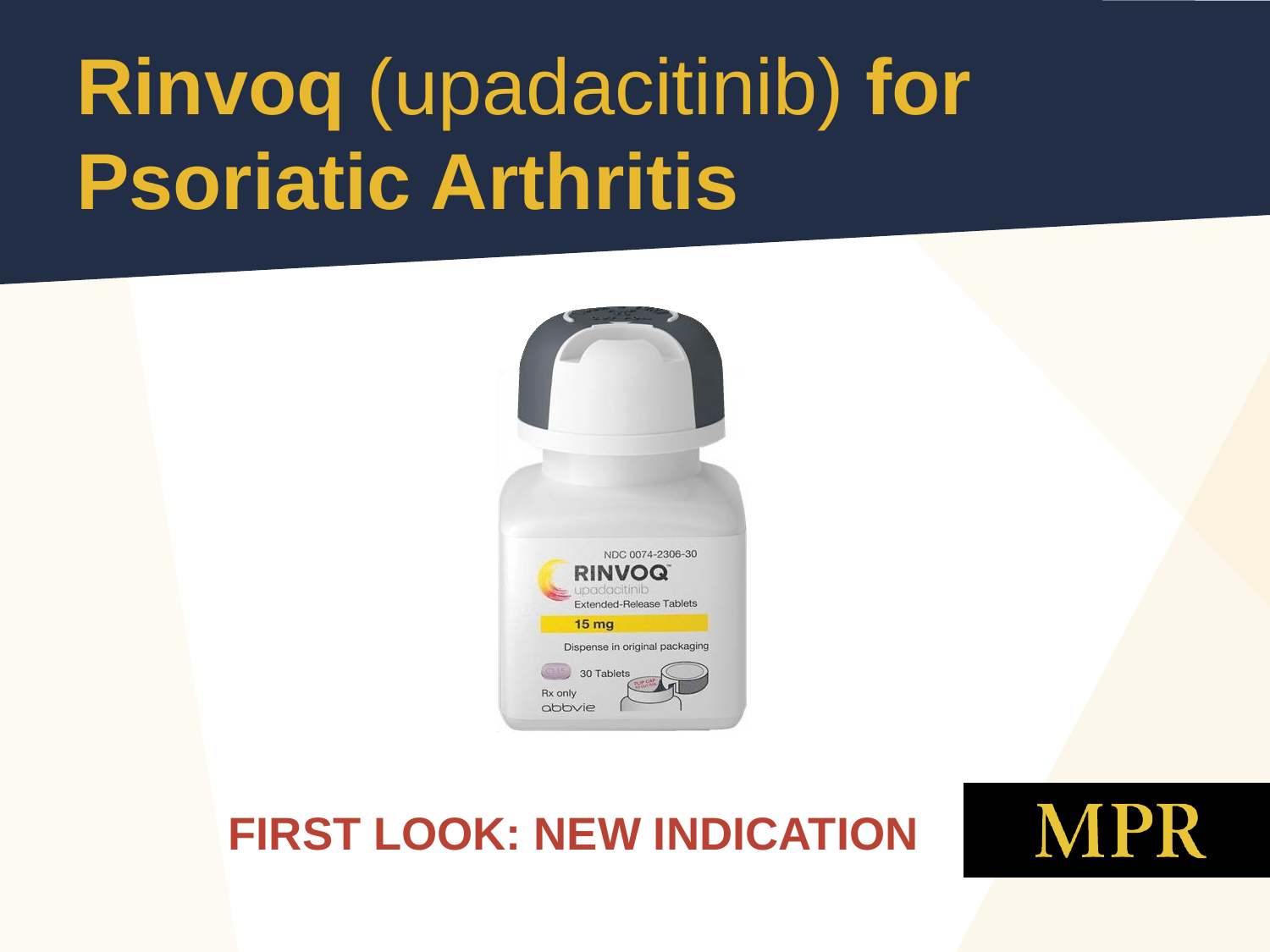## **Introduction**

- **Brand name: Rinvoq**
- **Generic name:** Upadacitinib
- **Pharmacologic class:** Janus kinase (JAK) inhibitor
- **Strength and Formulation:** 15mg; extendedrelease tablets
- **Manufacturer:** AbbVie
- **How supplied: Bottles—30**
- **Legal Classification:** Rx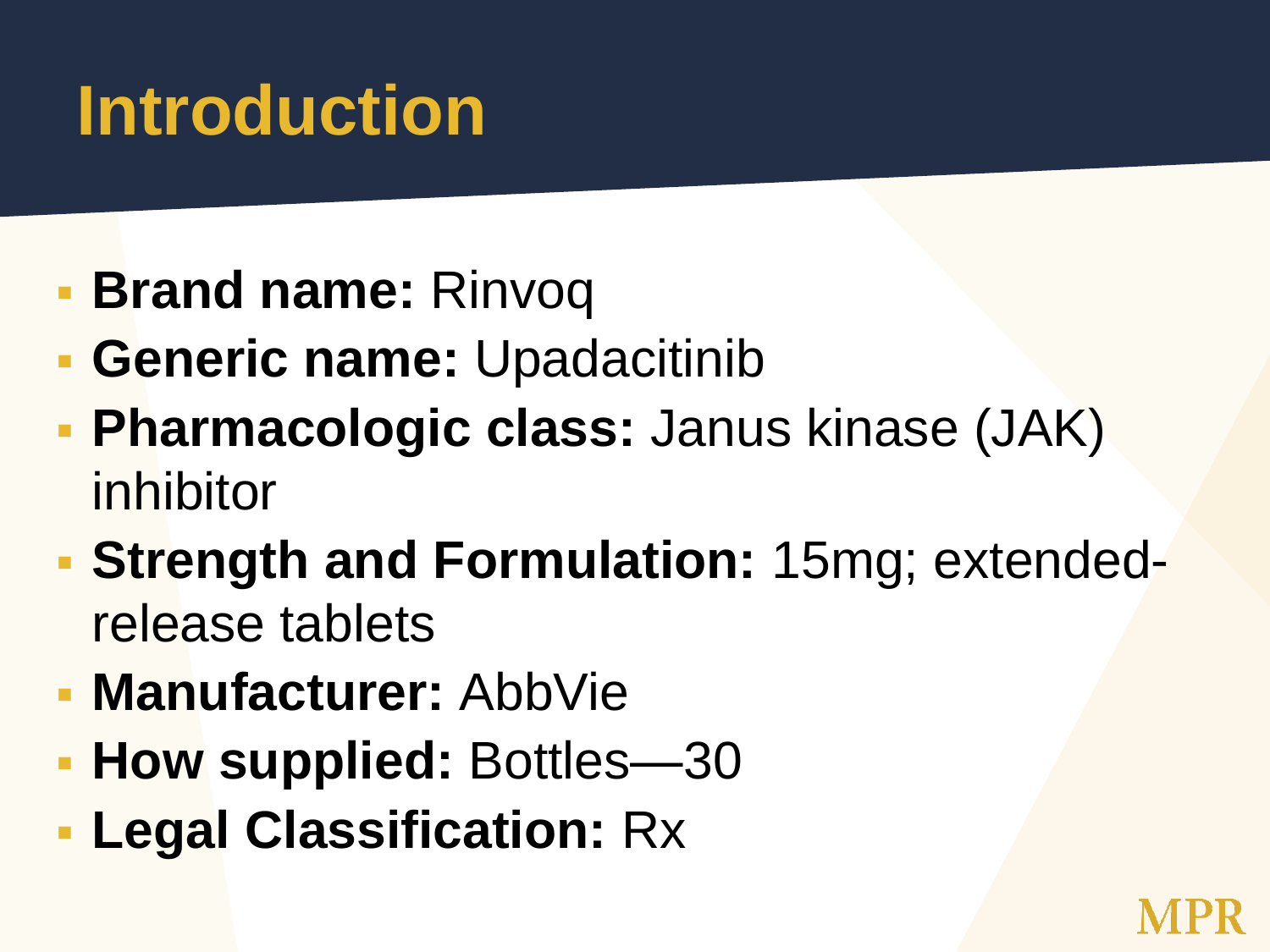## **New Indication**

- **Treatment of active psoriatic arthritis** in adults who have had an inadequate response or intolerance to 1 or more tumor necrosis factor (TNF) blockers.
	- **Limitations of Use**: Use of Rinvoq in combination with other JAK inhibitors, biologic DMARDs, or with potent immunosuppressants such as azathioprine and cyclosporine, is not recommended.

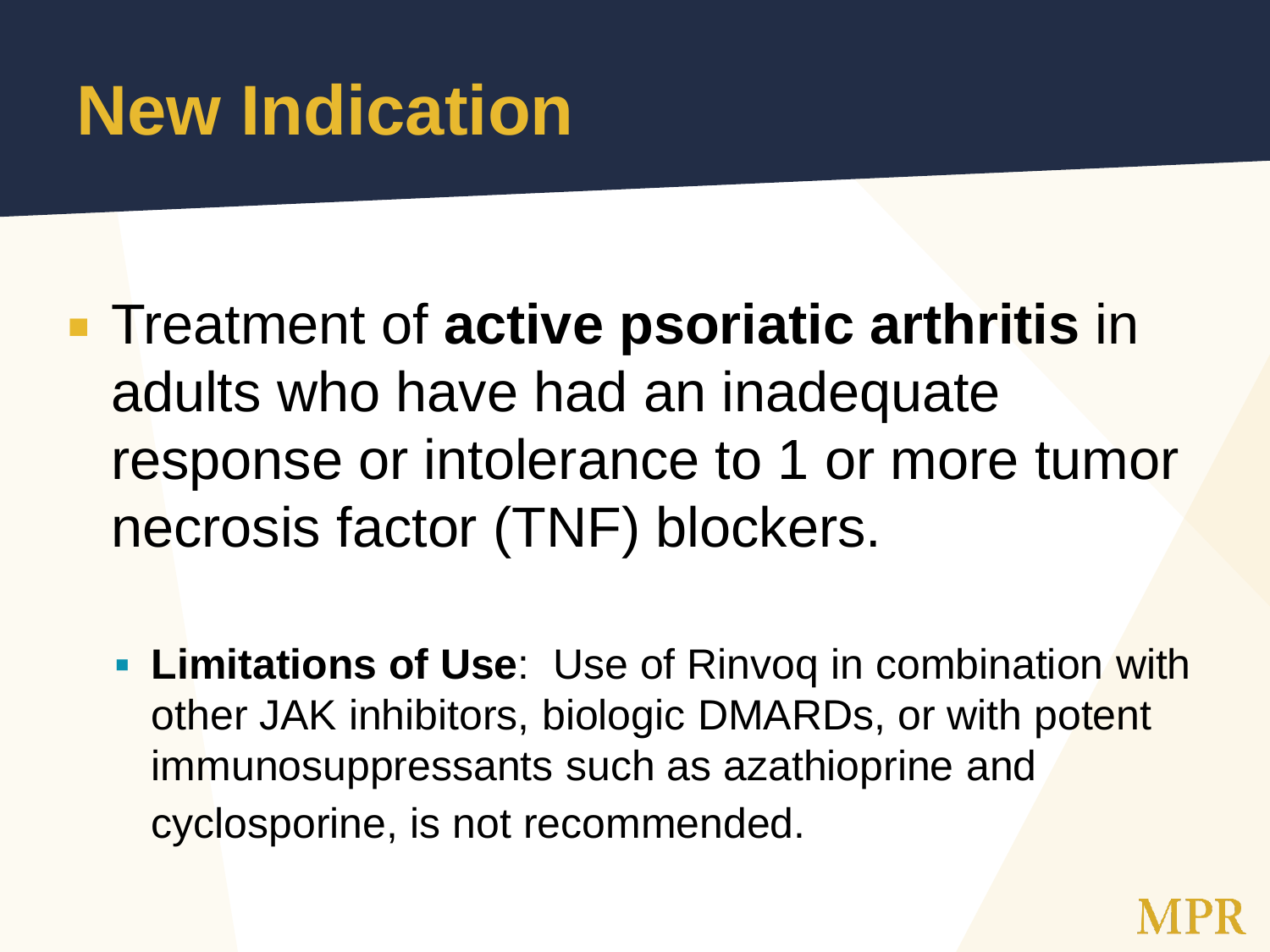## **Mechanism of Action**

**Upadacitinib** modulates the signaling pathway at the point of JAKs, thus preventing the phosphorylation and activation of signal transducers and activators of transcription (STATs), which are modulators of intracellular activity including gene expression.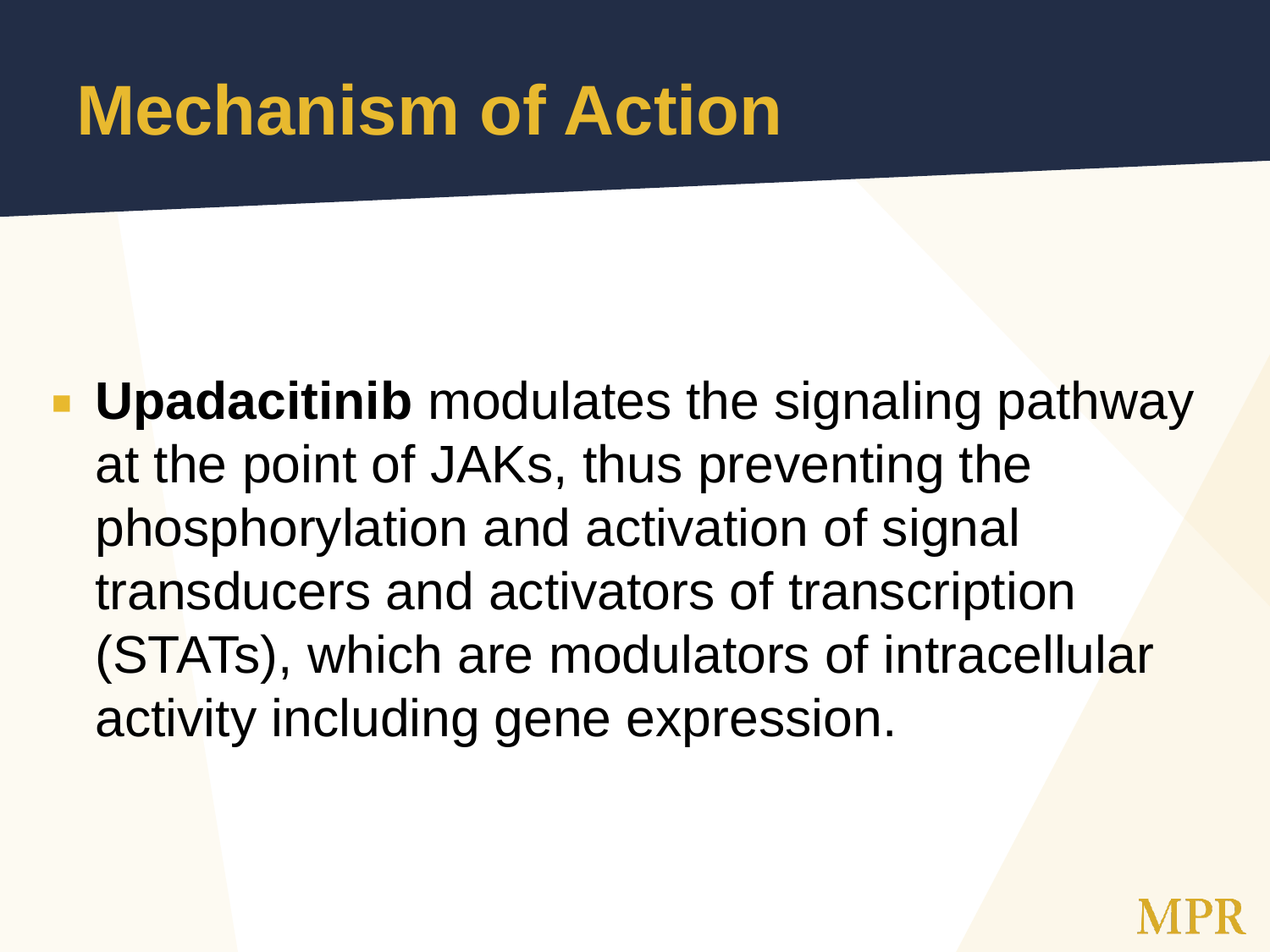- **Approval was based on 2 randomized, double-blind,** placebo-controlled phase 3 studies (ClinicalTrials.gov Identifier: Study PsA-I [NCT03104400], Study PsA-II [NCT03104374]).
- **Study PsA-I** included 1705 patients who had an inadequate response or intolerance to at least 1 nonbiologic DMARD.
- **Study PsA-II** included 642 patients who had an inadequate response or intolerance to at least 1 biologic DMARD.

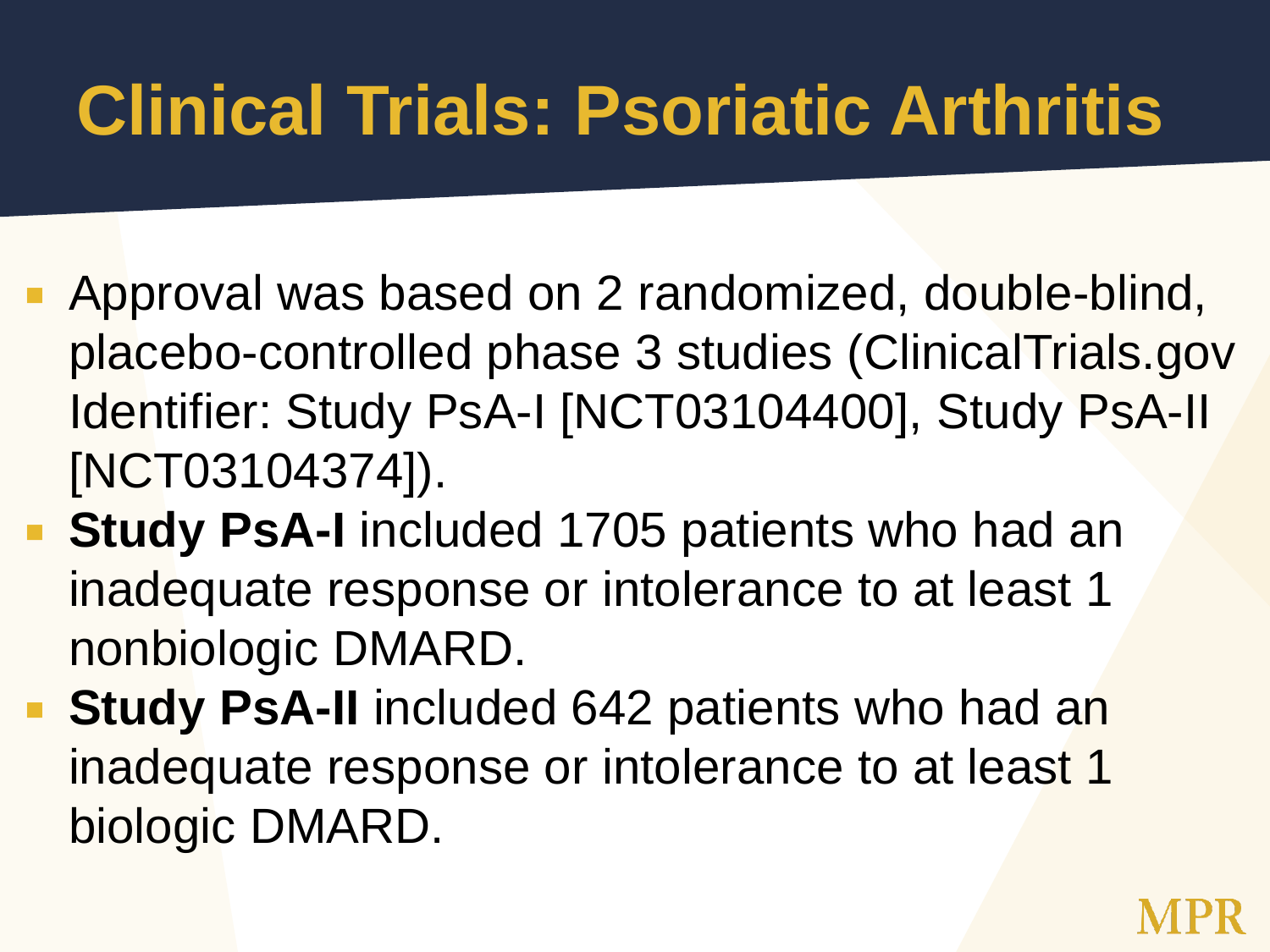- **Study PsA-I**: Patients randomly assigned to Rinvoq 15mg or upadacitinib 30mg once daily, adalimumab, or placebo, alone or in combination with background nonbiologic DMARDs.
- **Study PsA-II:** Patients randomly assigned to Rinvoq 15mg or upadacitinib 30mg once daily, or placebo, alone or in combination with background nonbiologic DMARDs.
- At week 24, all patients receiving placebo were switched to Rinvoq 15mg or upadacitinib 30mg once daily in a blinded manner.
- **The primary endpoint** was the proportion of patients who achieved an American College of Rheumatology (ACR) 20 response at week 12.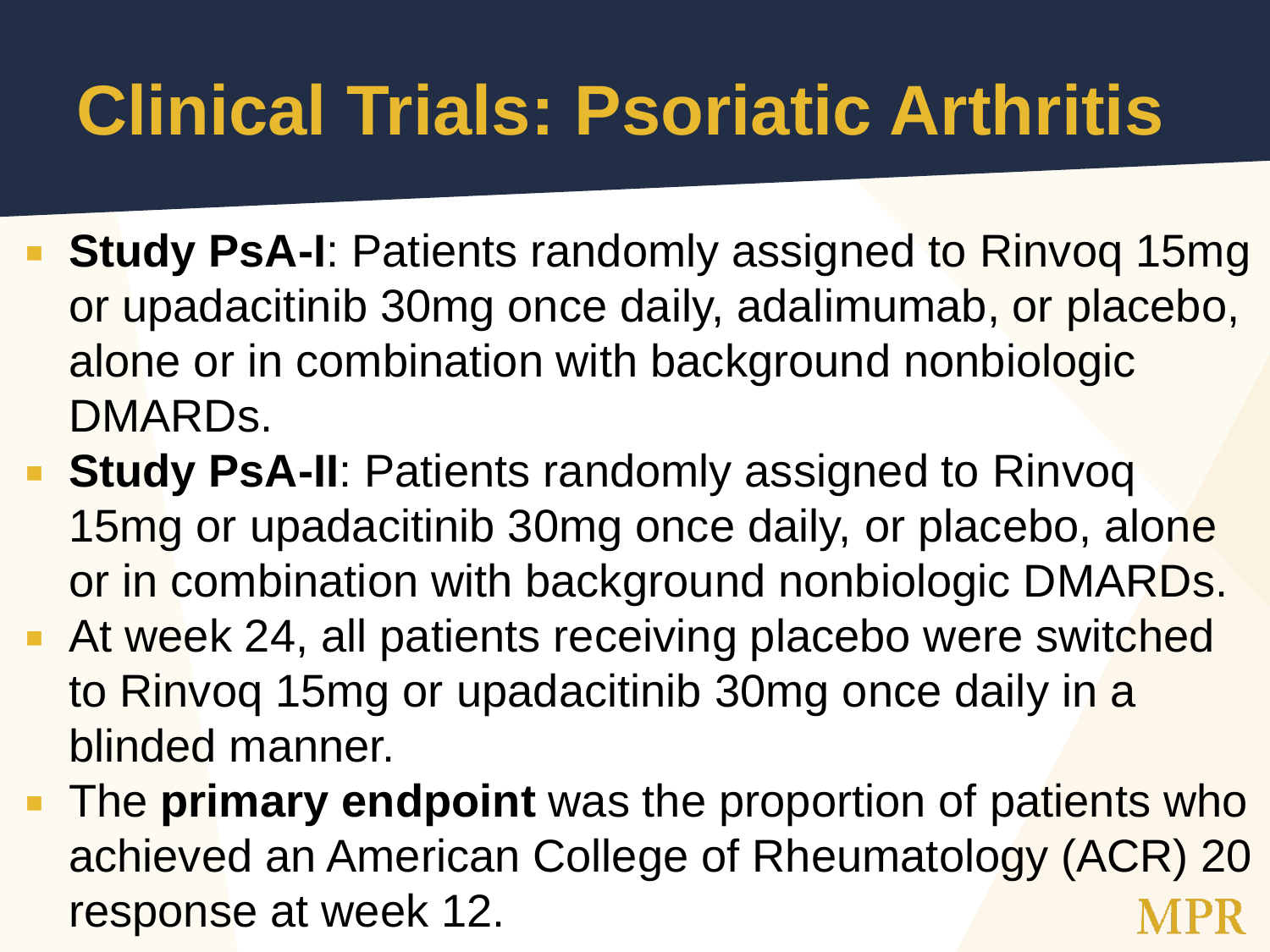In both studies, a higher proportion of patients treated with Rinvoq 15mg achieved ACR20, ACR50, and ACR 70 responses at week 12 compared with placebo.

| <b>Clinical Response at Week 12</b> |                                    |                             |                                    |                             |
|-------------------------------------|------------------------------------|-----------------------------|------------------------------------|-----------------------------|
|                                     | <b>Study PsA-I</b>                 |                             | <b>Study PsA-II</b>                |                             |
|                                     | <b>Rinvoq</b><br>15mg<br>$(n=429)$ | <b>Placebo</b><br>$(n=423)$ | <b>Rinvoq</b><br>15mg<br>$(n=211)$ | <b>Placebo</b><br>$(n=212)$ |
| ACR <sub>20</sub>                   | 71%                                | 36%                         | 57%                                | 24%                         |
| ACR50                               | 38%                                | 13%                         | 32%                                | 5%                          |
| ACR70                               | 16%                                | 2%                          | 9%                                 | $1\%$                       |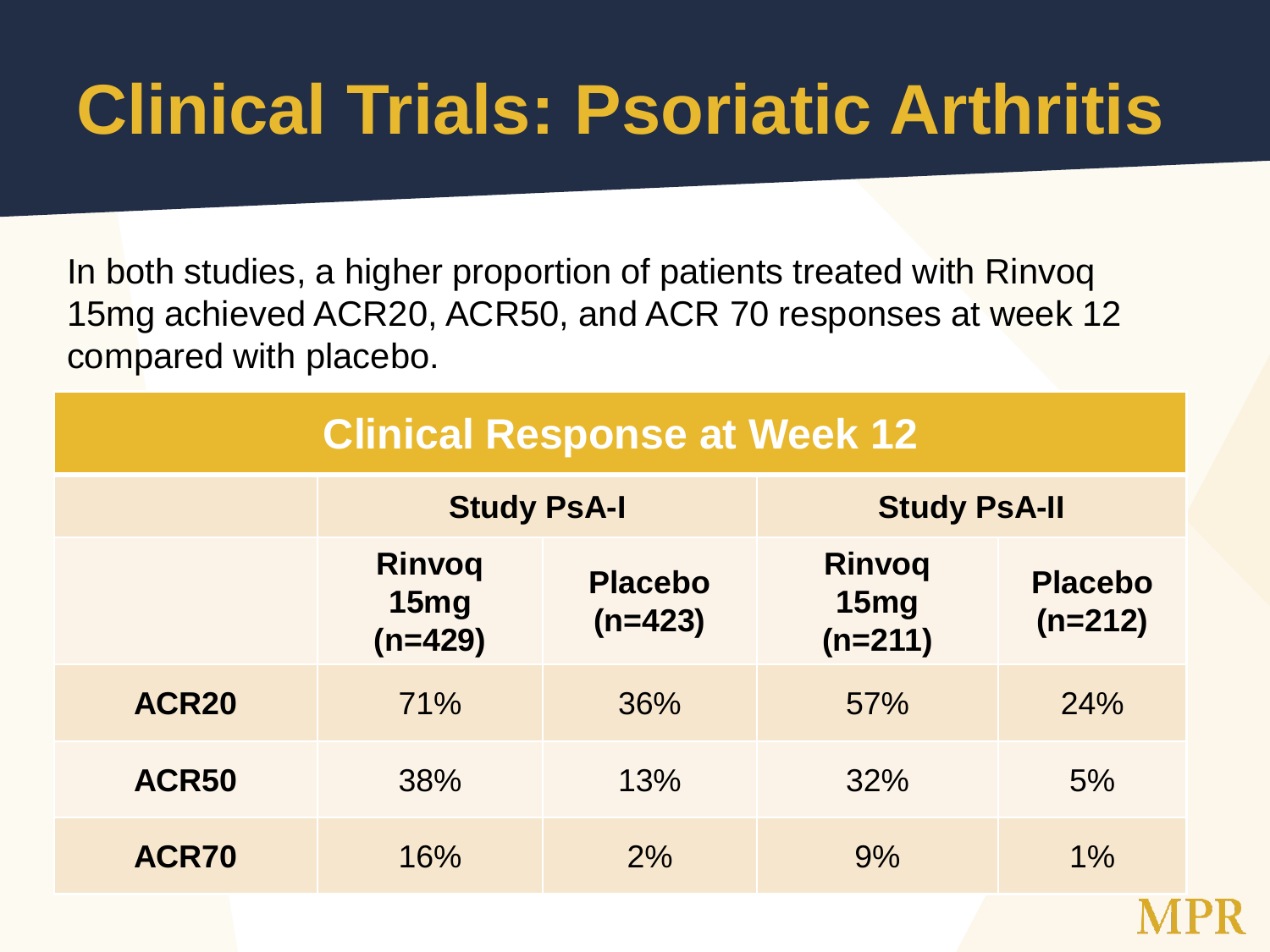- Treatment with Rinvoq 15mg also led to **improvement in dactylitis and enthesitis** in patients with pre-existing dactylitis or enthesitis, as well as **improvements in skin manifestations** in patients with psoriatic arthritis.
- Significant **improvement in physical function**, as assessed by the Health Assessment Questionnaire Disability Index (HAQ-DI), was also observed in both studies. The **mean difference from placebo in HAQ-DI change from baseline** at week 12 was -0.28 (95% CI, -0.35, -0.22) in Study PsA-I and -0.21 (95% CI, -0.30, -0.12) in Study PsA-II.
- **Proportion of HAQ-DI responders (≥0.35 improvement from** baseline in HAQ-DI score) at week 12:
	- Study PsA-I: 58% for Rinvoq 15mg vs 33% for placebo
	- Study PsA-II: 45% for Rinvoq 15mg vs 27% for placebo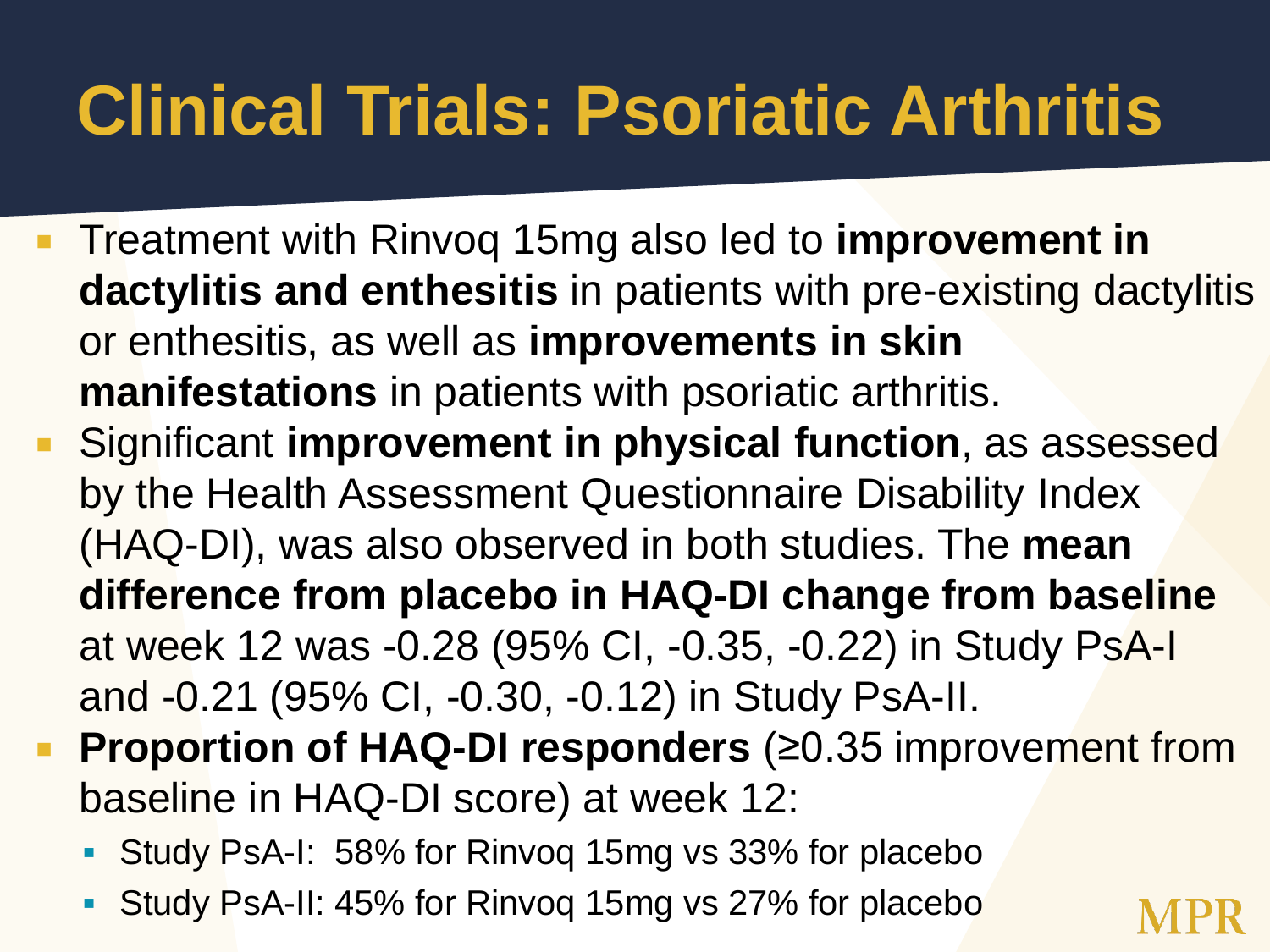- **Inhibition of progression of structural damage** was assessed radiographically in Study PsA-I.
- **Treatment with Rinvog 15mg was found to inhibit** progression of structural joint damage compared with placebo at week 24.
- **Analyses of erosion and joint space narrowing** scores were consistent with overall results.
- **Proportion of patients with no radiographic progression** (modified Total Sharp Score change  $\leq$  0) at week 24:
	- 93% for Rinvoq 15mg
	- 89% for placebo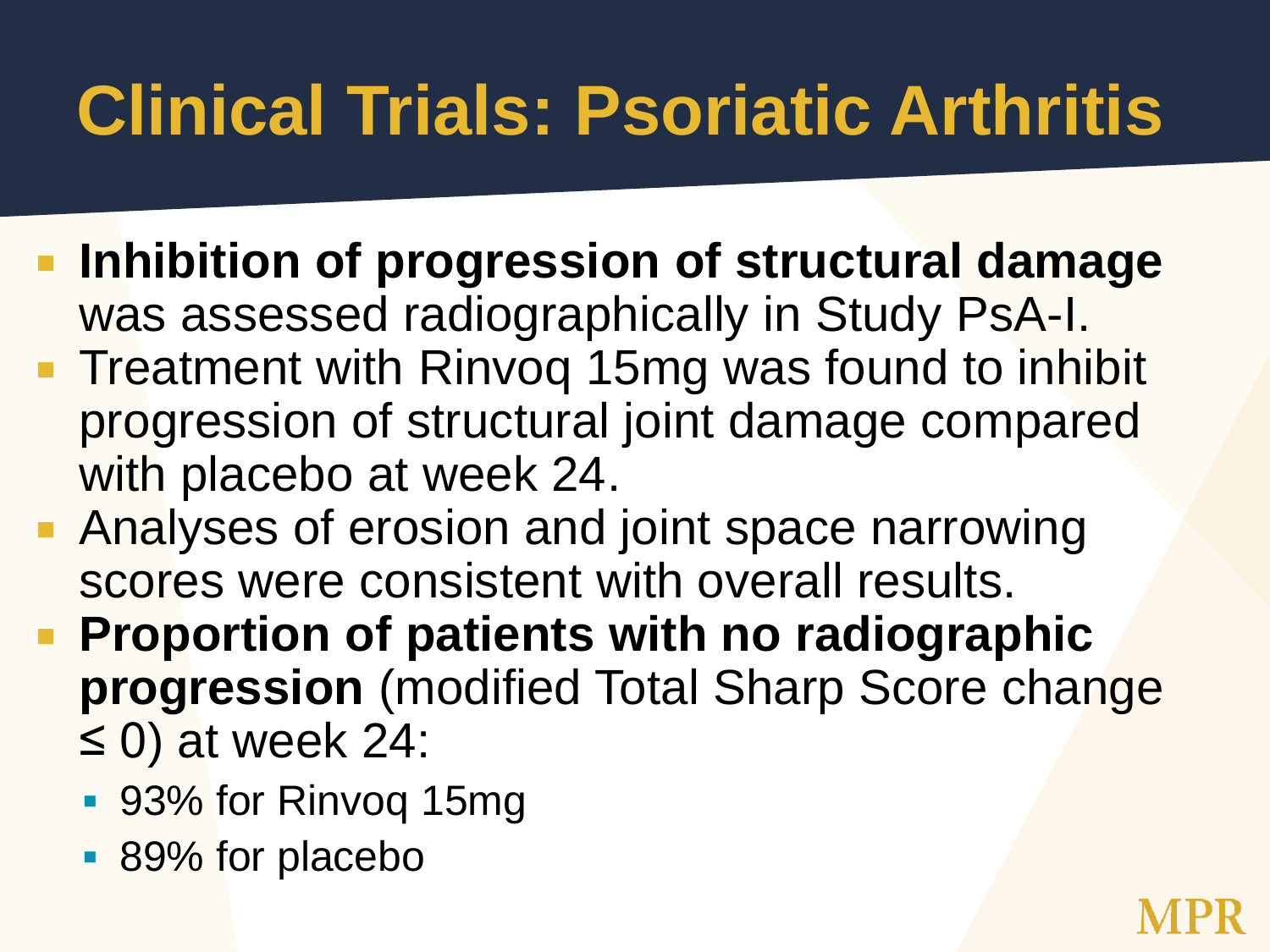- **Health-related quality of life** was assessed by Short Form Health Survey (SF-36).
- **In both studies, patients receiving Rinvog 15mg** experienced significantly greater improvement from baseline in the Physical Component Summary score compared with placebo at week 12.
- **Greater improvement was also observed in the** Mental Component Summary score and all 8 domains of SF-36 compared with placebo.
- Compared with placebo, greater improvement from baseline in fatigue, as measured by FACIT-F score, at week 12 was observed with Rinvoq 15mg.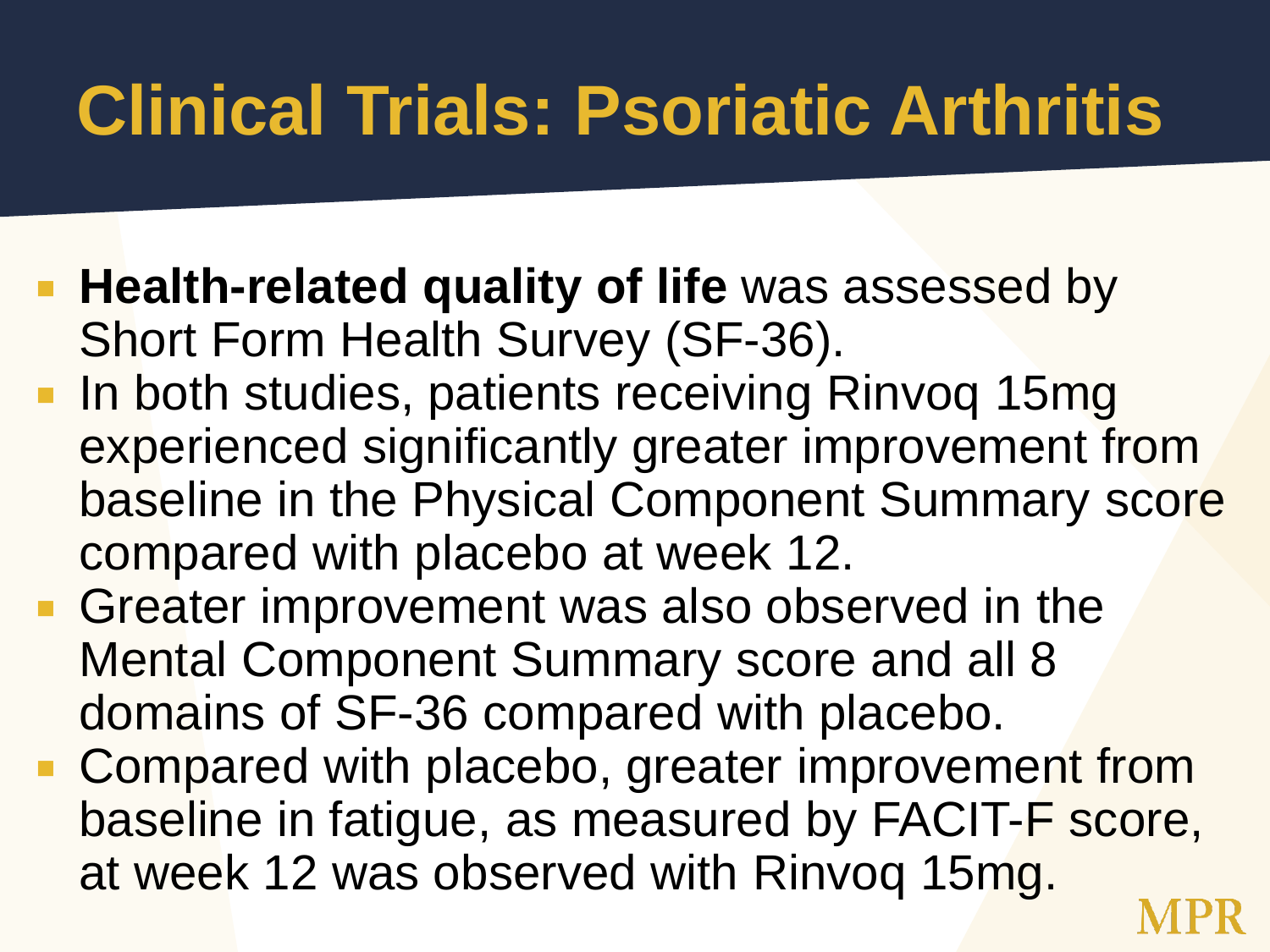### **Dosage & Administration: Psoriatic Arthritis**

- **Prior to initiating treatment, perform the following** evaluations (see **Warnings/Precautions** for further recommendations):
	- **Active and latent tuberculosis infection evaluation.**
	- **Viral hepatitis screening.**
	- **A complete blood count.**
	- **Baseline hepatic function.**
	- **Pregnancy status.**
	- **Verify all immunizations received prior to initiating therapy.**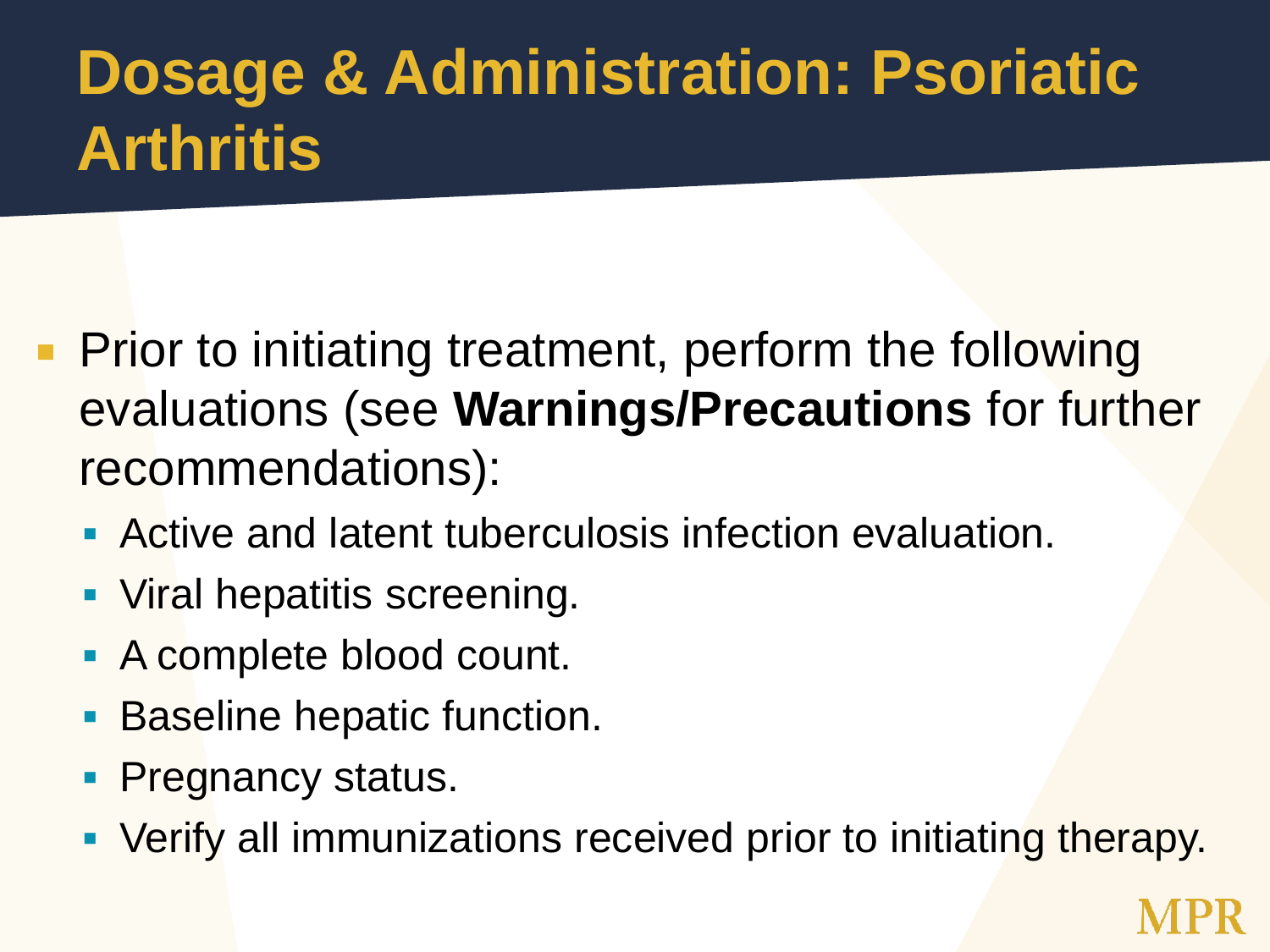### **Dosage & Administration: Psoriatic Arthritis**

- **Swallow whole.**
- ≥18yrs: 15mg once daily.
- **Not recommended for use in combination with other** JAK inhibitors, biologic DMARDs, or with potent immunosuppressants (eg, azathioprine, cyclosporine).
- Concomitant strong CYP3A4 inhibitors: 15mg once daily.
- Dosage interruption may be necessary if a patient develops a serious infection or if laboratory abnormalities occur (see full labeling).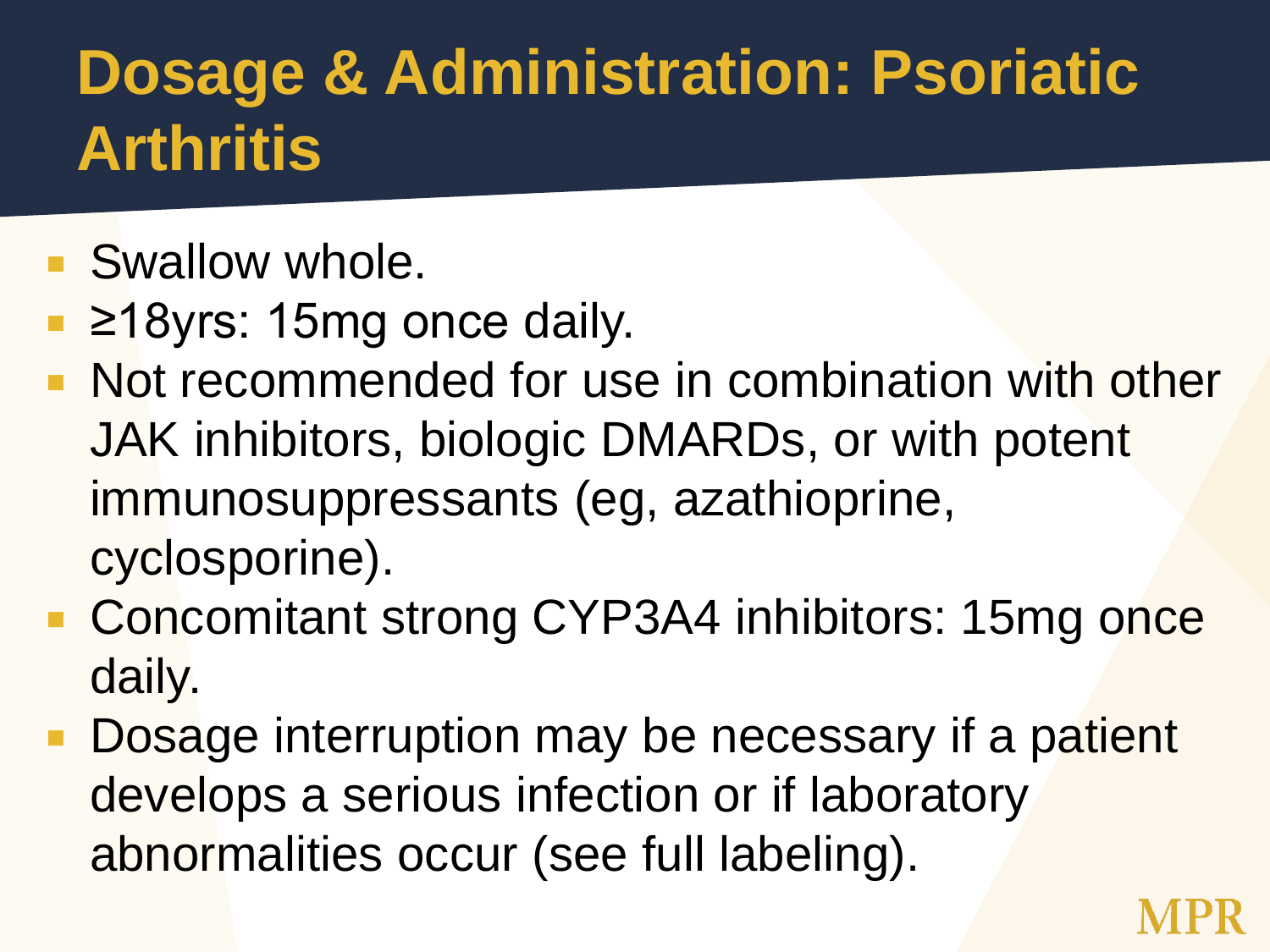# **Other Approved Indication(s)**

- Treatment of adults and pediatric patients 12 years of age and older with **refractory, moderate to severe atopic dermatitis** whose disease is not adequately controlled with other systemic drug products, including biologics, or when use of those therapies are inadvisable.
- **Example 1 Finally 10 Severely active rheumatoid arthritis** in adults who have had an inadequate response or intolerance to 1 or more TNF blockers.

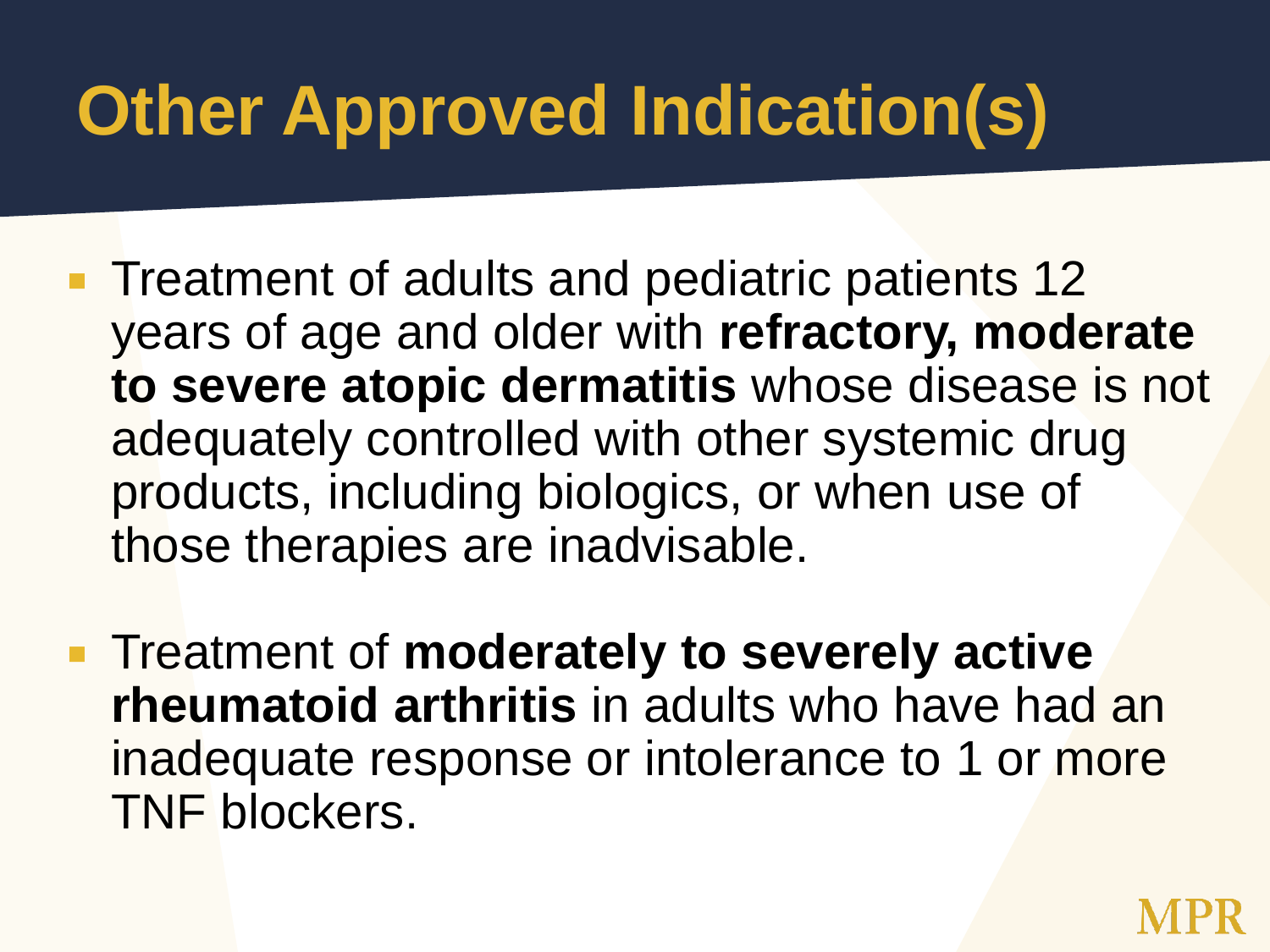### **Considerations for Specific Populations**

- **Pregnancy:** Insufficient data to evaluate a drug-associated risk for major birth defects or miscarriage; may cause fetal harm based on animal studies.
- **Nursing mothers**: Not recommended (during and for 6 days after the last dose).
- **Females and males of reproductive potential**: Verify pregnancy status prior to starting treatment; advise females to use effective contraception during and for 4 weeks after the last dose.
- **Pediatric**: Not established in pediatric patients with psoriatic arthritis and juvenile idiopathic arthritis, or in pediatric patients <12 years of age with atopic dermatitis.
- **Geriatric:** No overall differences in safety or efficacy observed between these patients and younger patients; however, there was a higher rate of overall adverse events, including serious infections and malignancies, in patients aged ≥65yrs.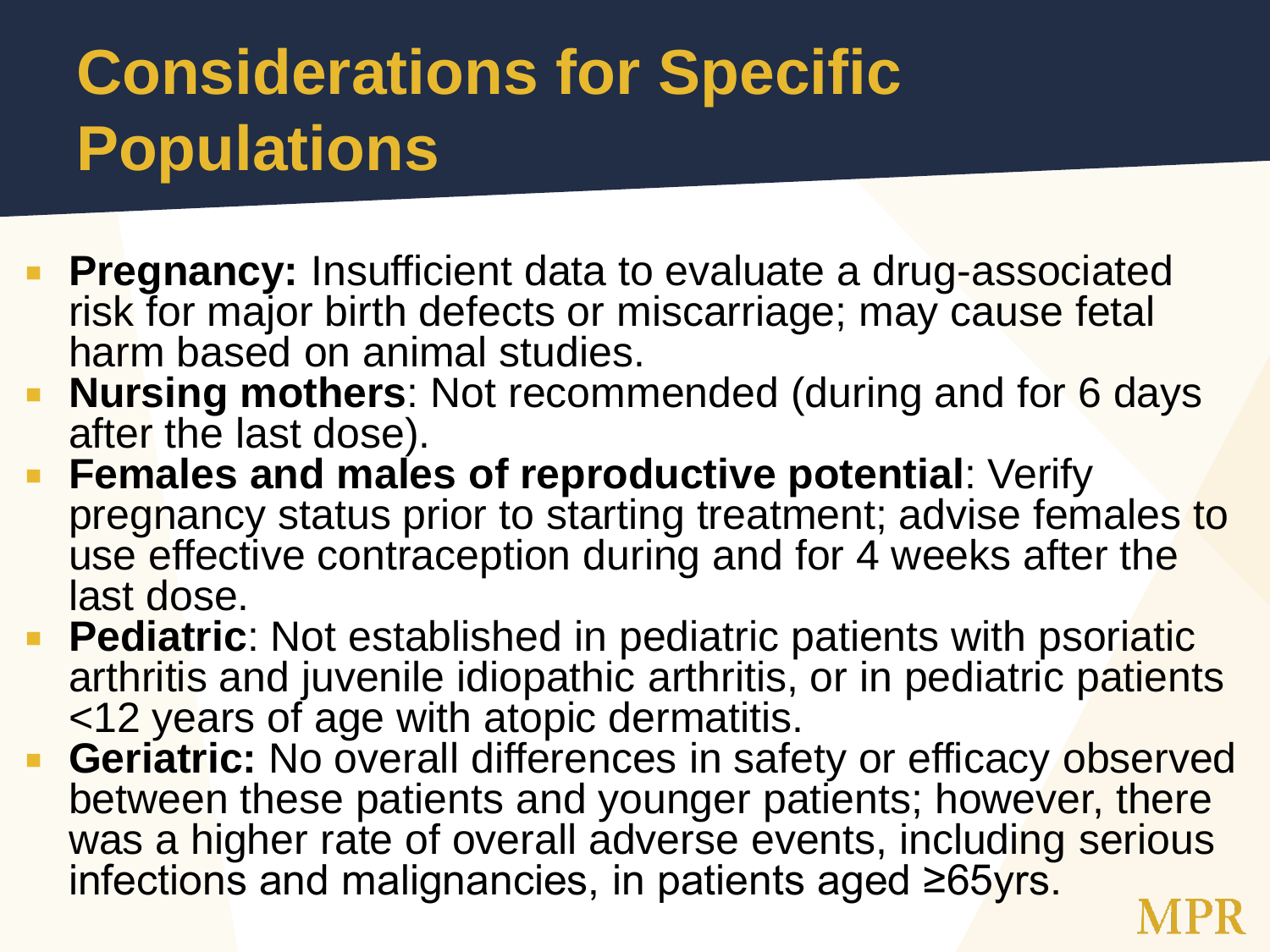### **Considerations for Specific Populations**

#### **Renal impairment:**

- **For rheumatoid arthritis and psoriatic arthritis, no dosage** adjustment is needed for mild, moderate, or severe renal impairment.
- **For atopic dermatitis, maximum dose is 15mg once daily for** those with severe renal impairment (CrCl <30mL/min).
- Not recommended for use in patients with end stage renal disease.

#### **Hepatic impairment:**

- No dosage adjustment is needed for mild or moderate hepatic impairment.
- Not recommended for use in patients with severe impairment.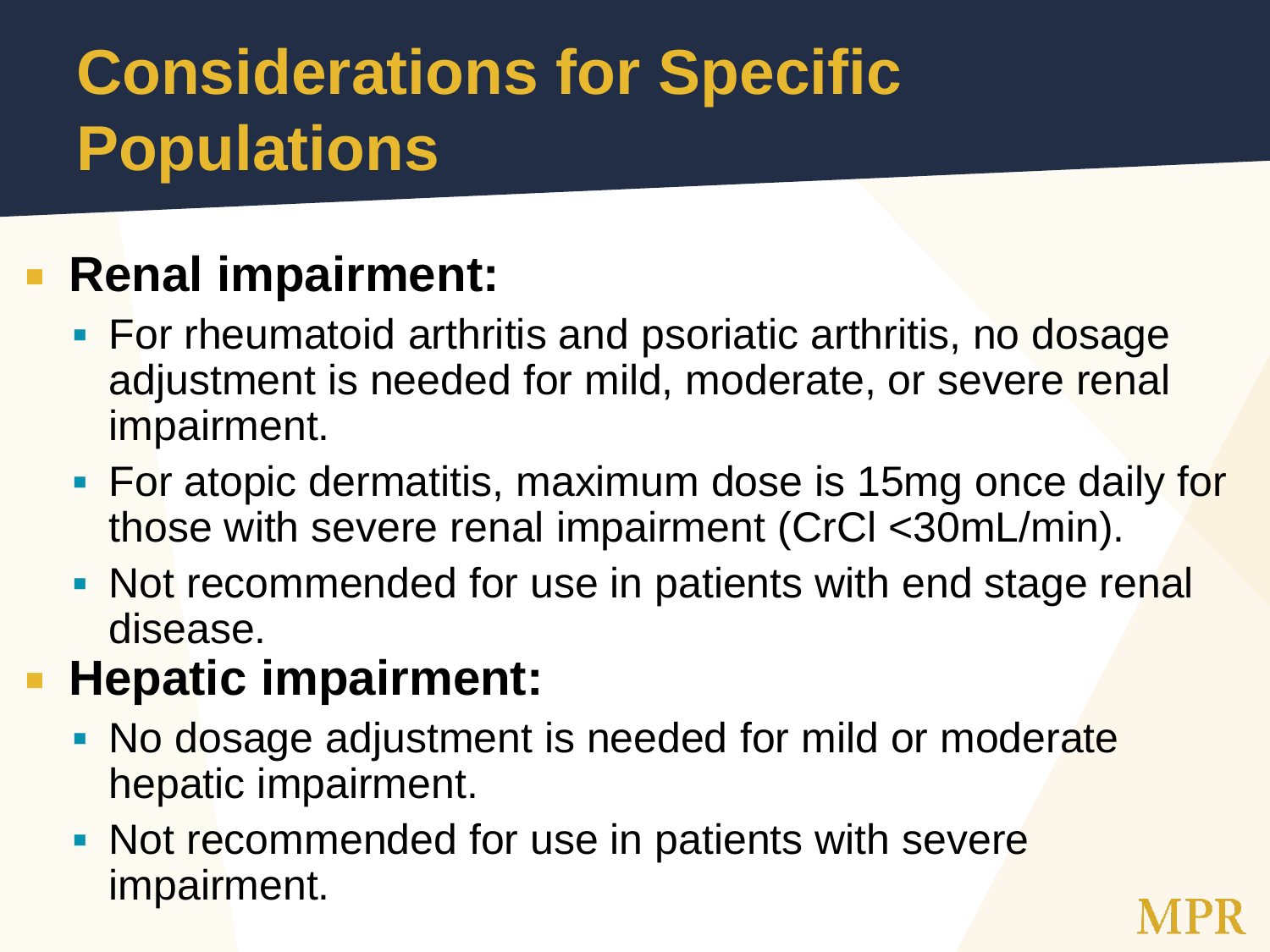### **Boxed Warnings**

#### **Exercicus Infections**

- **Increased risk for developing serious infections that** may lead to hospitalization or death.
- **If serious infection develops, interrupt treatment** until the infection is controlled.
- Reported infections include: active tuberculosis, invasive fungal infections, bacterial, viral, and other infections due to opportunistic pathogens.
- **Carefully consider risks/benefits prior to initiating** treatment in patients with chronic or recurrent infection.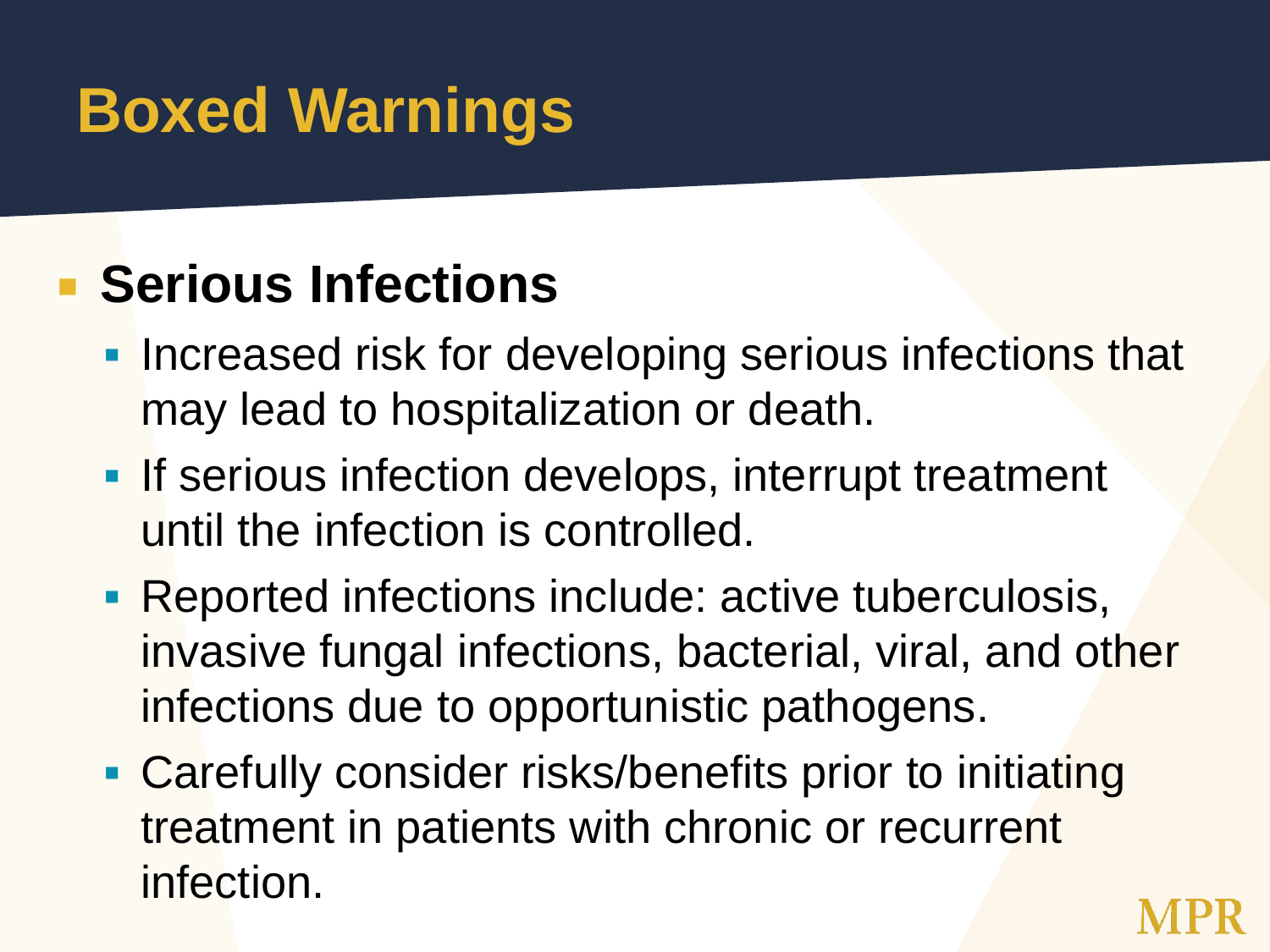### **Boxed Warnings**

#### **Mortality**

■ In rheumatoid arthritis (RA) patients aged ≥50yrs with at least 1 cardiovascular (CV) risk factor, a higher rate of allcause mortality, including sudden CV death, was observed with another JAK inhibitor.

#### **Malignancy**

- **Lymphoma and other malignancies have been observed in** patients treated with Rinvoq.
- In RA patients treated with another JAK inhibitor, a higher rate of malignancies (excluding nonmelanoma skin cancer) was observed when compared with TNF blockers.
- **Current or past smokers are at additional risk.**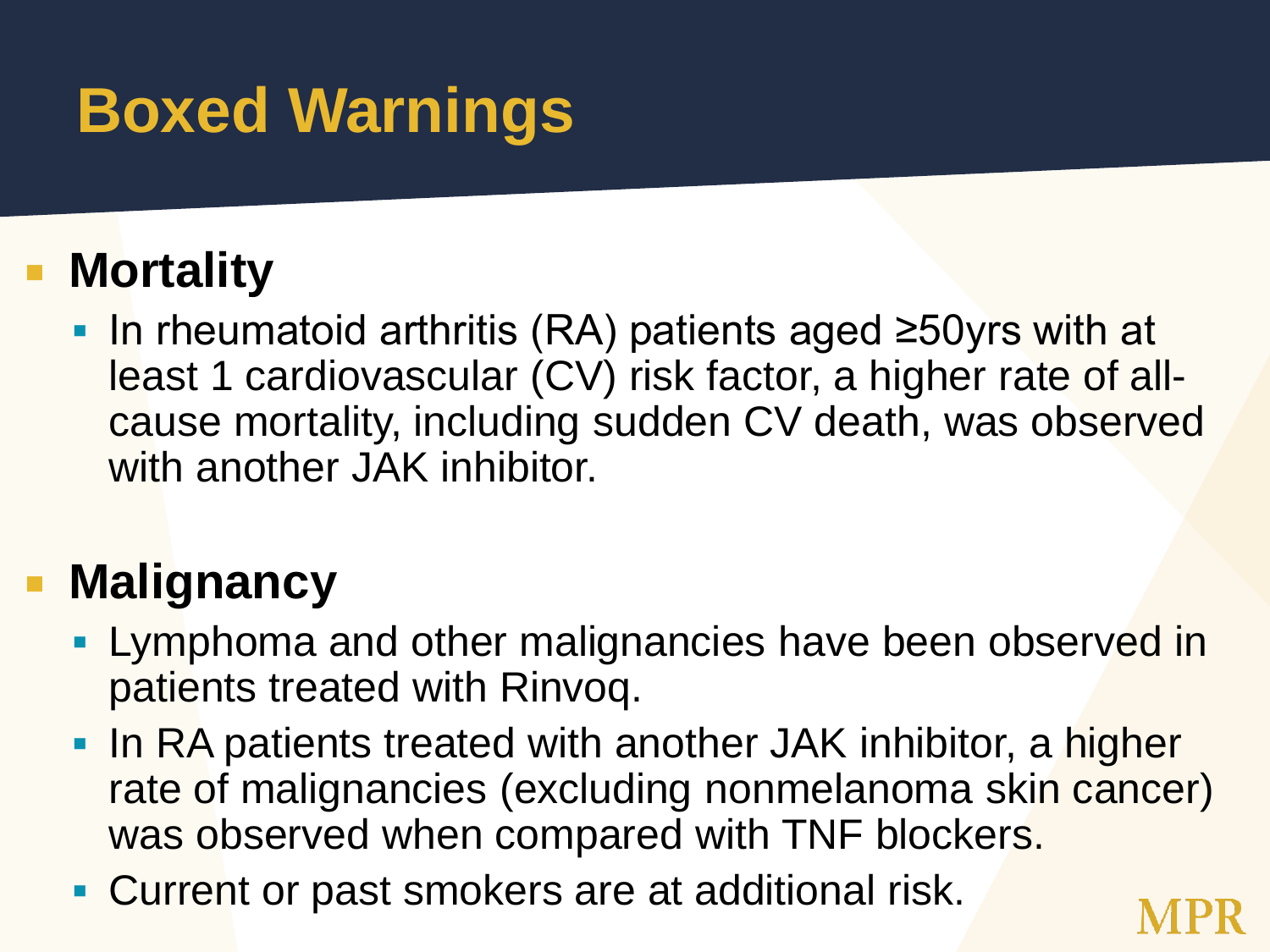### **Boxed Warning**

#### **Major Adverse Cardiovascular Events (MACE)**

- In RA patients aged ≥50yrs with at least 1 CV risk factor treated with another JAK inhibitor, a higher rate of MACE (defined as CV death, MI, and stroke) was observed compared with TNF blockers.
- Current or past smokers are at additional risk.
- **Discontinue if patients experience an MI or stroke.**

#### **Thrombosis**

- In RA patients aged ≥50yrs with at least 1 CV risk factor treated with another JAK inhibitor, a higher rate of thrombosis was observed compared with TNF blockers.
- **Avoid in patients at risk.**
- Discontinue in patients with symptoms of thrombosis.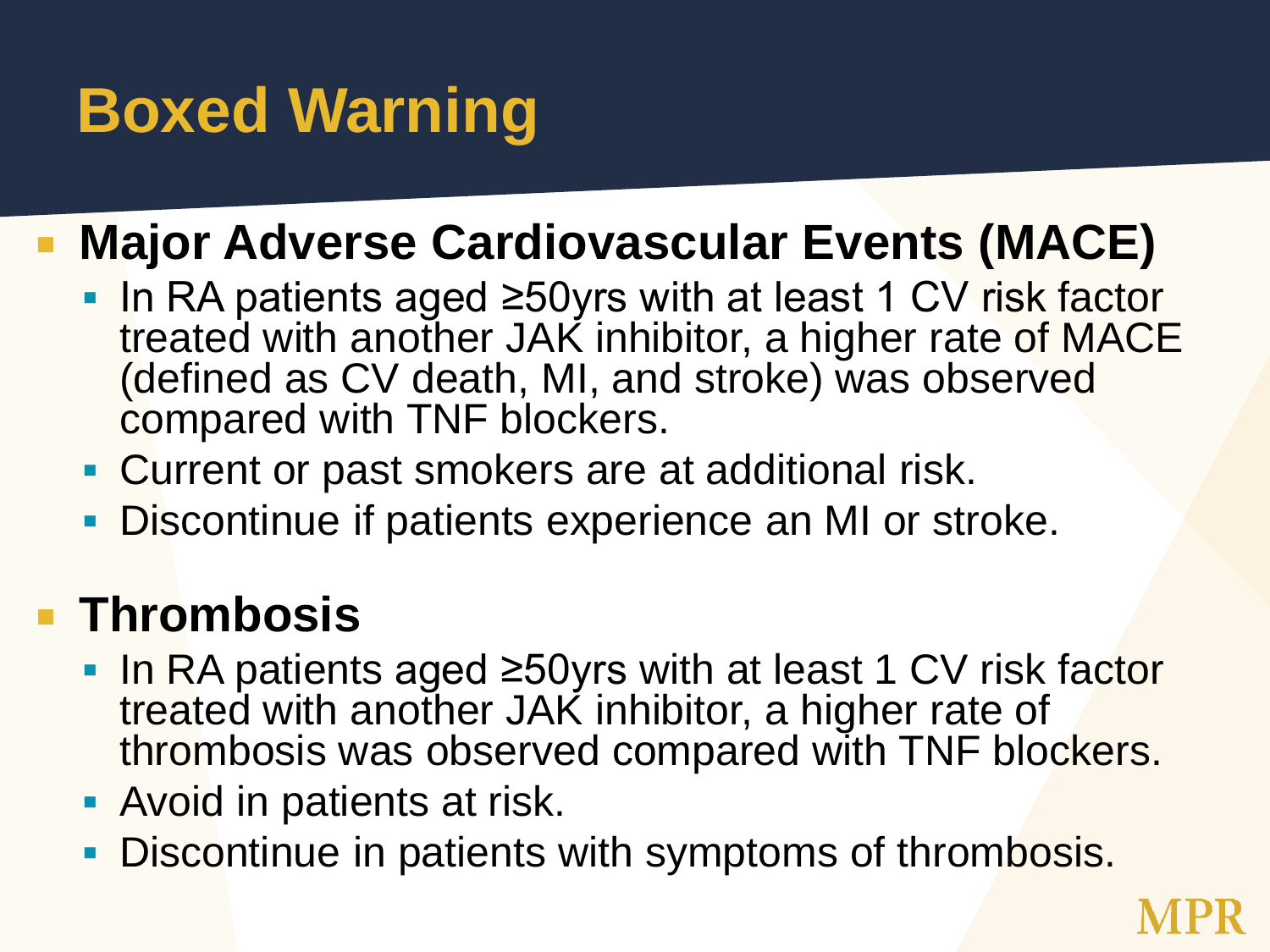### **Contraindications**

#### **Hypersensitivity to upadacitinib or any of its** excipients.

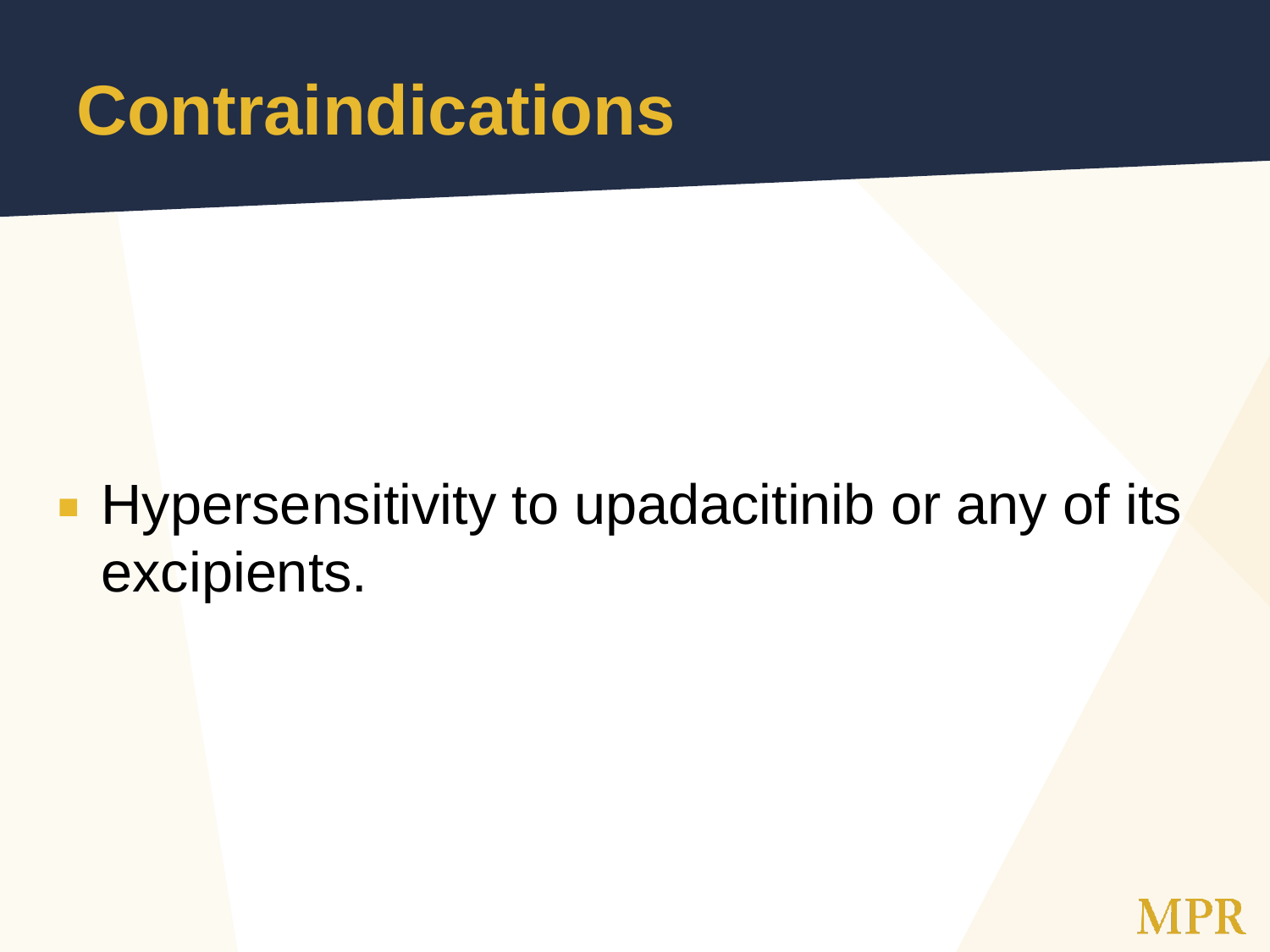# **Warnings and Precautions**

- **Increased risk of serious infections (eg, TB,** bacterial, viral, invasive fungal, or other opportunistic pathogens).
- **Avoid in active, serious, or localized infections.**
- **Consider the risks/benefits in chronic, recurrent, or** history of serious or opportunistic infections.
- **Travel to, or residence in, areas with endemic TB or** mycoses.
- Conditions that predispose to infection.
- **Test/treat latent TB infection prior to and per** applicable guidelines during therapy.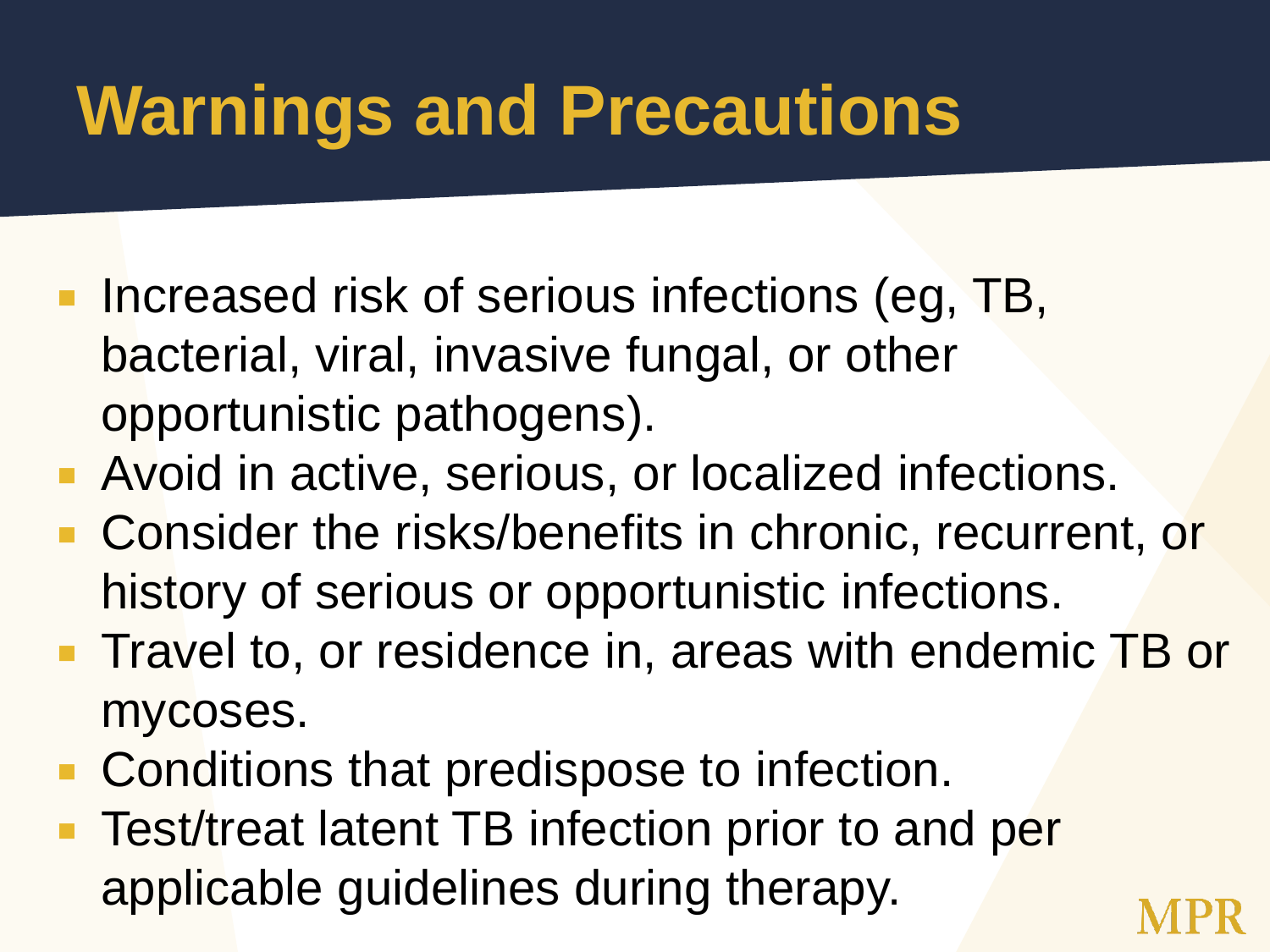# **Warnings and Precautions**

- Monitor closely if new infection, active TB (even if initial latent test is negative), reactivation of herpes virus or hepatitis occurs; interrupt treatment if serious or opportunistic infection.
- Screen for viral hepatitis before starting therapy.
- **Consider benefits/risks prior to or continuing therapy** (esp. smokers, with other CV risk factors, or with a known malignancy).
- **GI perforation risk (eg, history of diverticulitis).**
- **Perform periodic skin exam in those with skin cancer** risk.
- **Update immunization based on current guidelines** prior to initiating therapy.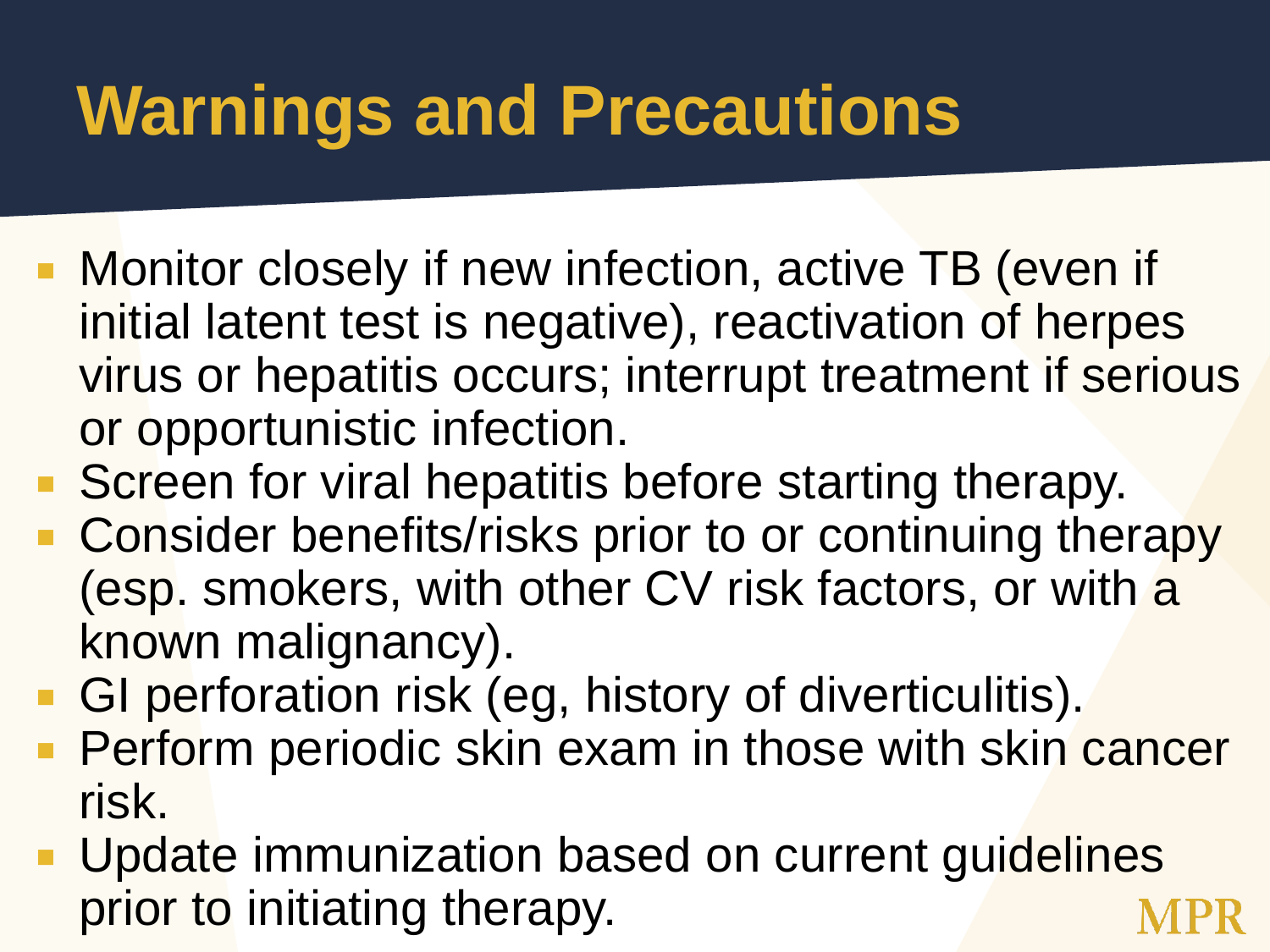# **Warnings and Precautions**

- Do not initiate therapy if lymphocytes <500cells/mm<sup>3</sup> , ANC <1000cells/mm<sup>3</sup> , or hemoglobin <8g/dL.
- Monitor lymphocytes, neutrophils, and hemoglobin at baseline, then periodically thereafter.
- **Routinely monitor liver enzymes; interrupt therapy if** ALT/AST elevated and drug-induced liver injury is suspected.
- **Monitor lipids 12 weeks following initiation and** manage hyperlipidemia.
- **Embryo-fetal toxicity: verify pregnancy status prior** to initiation.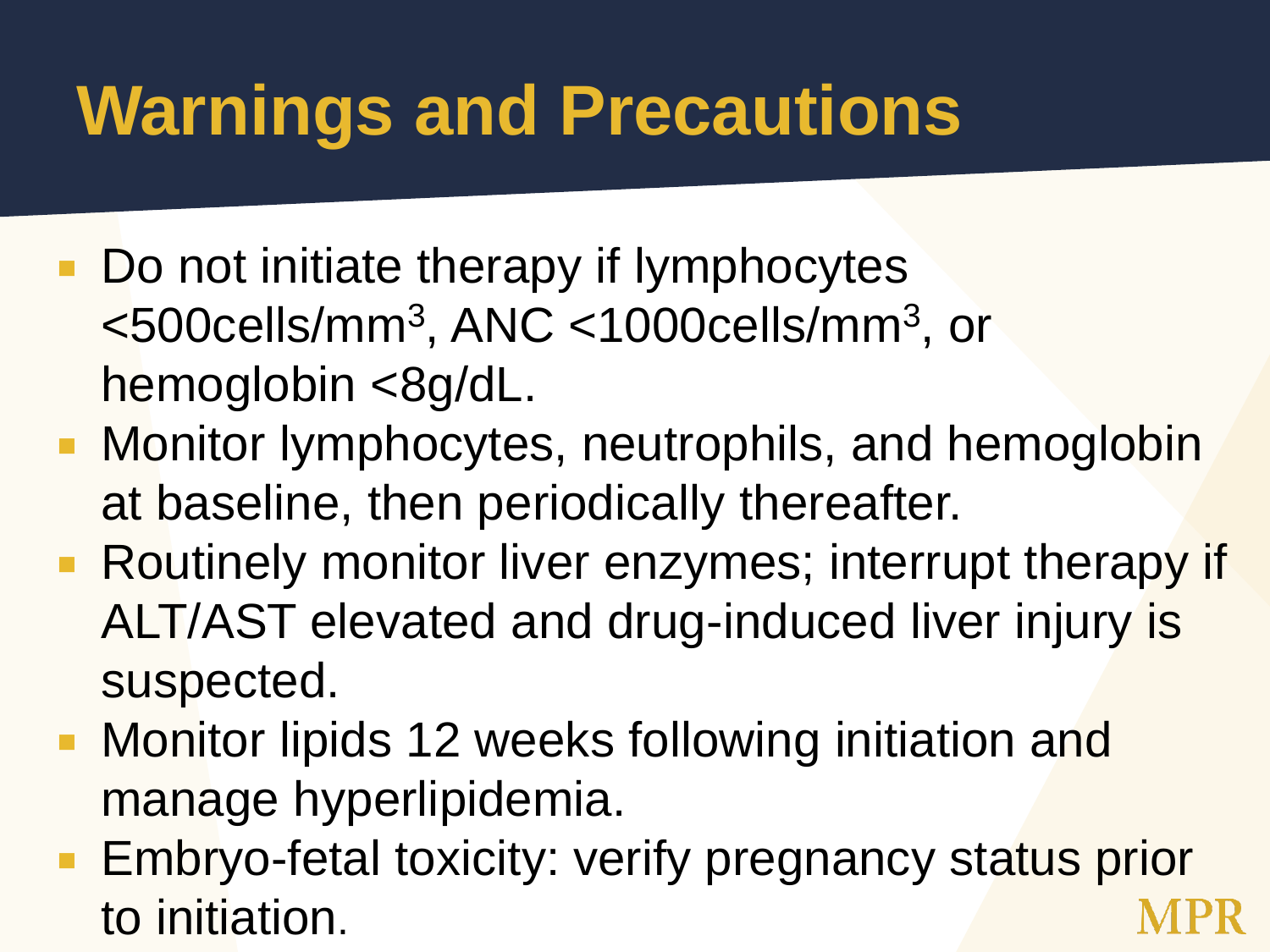## **Interactions**

- **Avoid use of live vaccines during, or immediately prior** to therapy.
- Concomitant other JAK inhibitors, biologic DMARDs or immunomodulators, or potent immunosuppressants (eg, azathioprine, cyclosporine): not recommended.
- **Potentiated by** strong CYP3A4 inhibitors (eg, ketoconazole): coadministration with 30mg dose not recommended.
- **Antagonized by** strong CYP3A4 inducers (eg, rifampin); not recommended.
- Caution with NSAIDs (risk factor for GI perforations).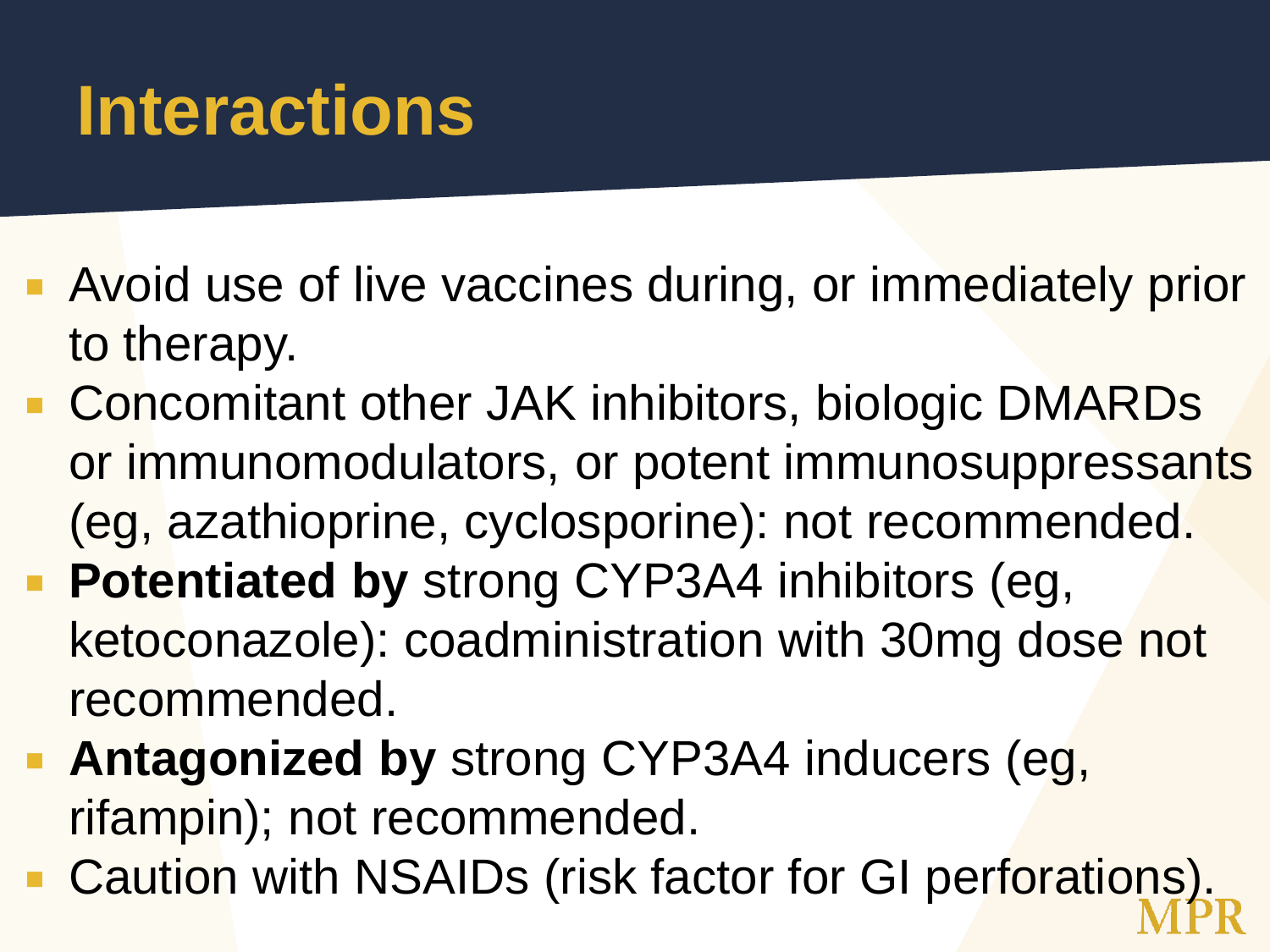## **Adverse Reactions**

#### **Rheumatoid arthritis and psoriatic arthritis: Most common (≥1%):**

**Upper respiratory tract infections, herpes zoster,** herpes simplex, bronchitis, nausea, cough, pyrexia, acne.

#### **Atopic dermatitis: Most common (≥1%):**

**Upper respiratory tract infections, acne, herpes** simplex, headache, increased blood creatine phosphokinase, cough, hypersensitivity, folliculitis, nausea, abdominal pain, pyrexia, increased weight, herpes zoster, influenza, fatigue, neutropenia, myalgia, influenza like illness.